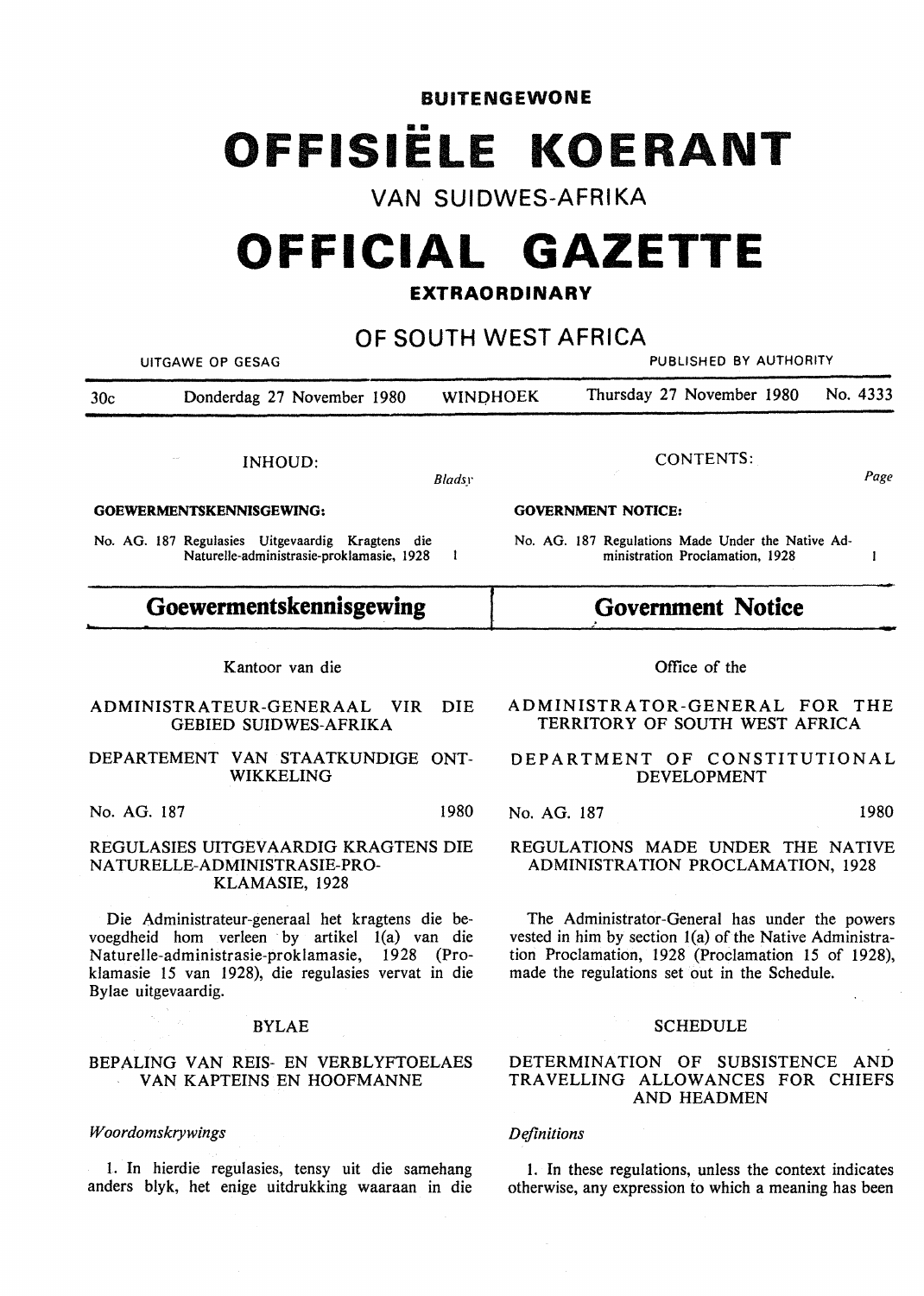Naturelle-administrasie-proklamasie, 1928 (Proklamasie 15 van 1928), 'n betekenis geheg is, sodanige betekenis en beteken -

- (i) "kaptein" enige persoon erken of aangestel as 'n kaptein kragtens artikel l(a) van die Naturelleadm inistrasie-proklamasie, 1928; (i)
- (ii) "hoofman" enige persoon erken of aangestel as 'n hoofman kragtens artikel l(a) van die Naturelleadministrasie-proklamasie, 1928. (ii)

*Reis- en verblyftoelaes van kapteins en hoofmanne* 

- 2. 'n Kaptein of hoofman  $-$
- (a) van wie vereis word dat hy in amptelike diens moet gaan na die kantoor van die Kommissaris of na 'n plek buite sy gebied wat deur die Kommissaris of, in die geval van 'n hoofman, deur die kaptein aangedui is  $-$ 
	- (i) is ten opsigte van die heen- en terugreis geregtig om op staatskoste met 'n redelikerwys beskikbare openbare vervoermiddel in die eerste klas te reis; of
	- (ii) ontvang 'n toelae ter bestryding van reiskoste van hoogstens die koste van vervoer in subparagraaf (i) bedoel, indien daar is, of, agtien sent per kilometer vir elke kilometer wat noodsaaklik op die heen- en terugreis afgelê word, watter ookal die minste is: Met dien verstande dat indien hy om gesondheids- of ander gegronde redes skriftelik deur die Kommissaris daartoe gemagtig is om vir 'n bepaalde of onbepaalde tydperk met 'n private motorvoertuig te reis 'n bedrag van agtien sent per kilometer aan hom betaal word: Met dien verstande voorts dat 'n kaptein of hoofman van wie vereis word dat hy van sy woonplek na die naaste plek waar openbare vervoer gehaal kan word minstens vyf kilometer moet reis, 'n bedrag van agtien sent per kilometer betaal word vir elke kilometer wat noodsaaklik op so 'n heen- en terugreis afgelê word;
- (b) wat in opdrag of met die goedkeuring van die Kommissaris of, in die geval van 'n hoofman, die kaptein in amptelike diens na 'n plek buite sy gebied moet gaan, ontvang, vir sover hy noodsaaklik aldus van sy verblyfplek afwesig is  $-$ 
	- (i) vir 'n tydperk van minder as 24 uur, 'n bedrag gelyk aan die persoonlike bestaansuitgawes wat hy rederlikerwys en werklik aangegaan het, maar hoogstens die bedrag wat ingevolge subparagraaf (ii) van hierdie paragraaf ten opsigte van een dag aan horn betaalbaar is;

assigned in the Native Administration Proclamation, 1928 (Proclamation 15 of 1928), bears the meaning so assigned thereto, and -

- (i) "chief' means any person recognised or appointed as a chief under section l(a) of the Native Administration Proclamation, 1928; (i)
- (ii) "headman" means any person recognised or appointed as a headman under section l(a) of the Native Administration Proclamation, 1928 (ii).

*Subsistence and travelling allowances for chiefs and headmen* 

- 2. A chief or headman shall  $-$
- (a) if he is required to proceed on official duty to the office of the Commissioner or to any place outside his area specified by the Commissioner or, in the case of a headman, the chief  $-$ 
	- (i) in respect of the forward and return journeys, be entitled to travel in the first class at government expenses with any reasonably available means of public transport; or
	- (ii) receive an allowance for the defrayal of travelling expenses not exceeding the cost of the transport referred to in subparagraph (i), if any, or, eighteen cents per kilometre for each kilometre necessarily travelled on the forward and return journeys, whichever is the lesser: Provided that if, for health or other sound reasons, he has been authorised in writing by the Commissioner to travel by means of a private motor vehicle for a fixed or indefinite period, an amount of eighteen cents per kilometre shall be paid to him: Provided further that any chief or headman who is required to travel not less than five kilometres from the place of his residence to the nearest place where public transport can be boarded, shall be paid an amount of eighteen cents per kilometre for each kilometre necessarily travelled on any such forward and return journeys;
- (b) if he, on the instructions or with the approval of the Commissioner or, in case of a headman, the chief, is required to go on official duty to any place outside his area, shall receive, in so far as he is necessarily so absent from his place of residence -
	- (i) for a period of less than 24 hours, an amount equal to the personal subsistence expenditure which he reasonably and actually incurred, but not exceeding the amount payable to him in terms of subparagraph (ii) of this paragraph in respect of one day;